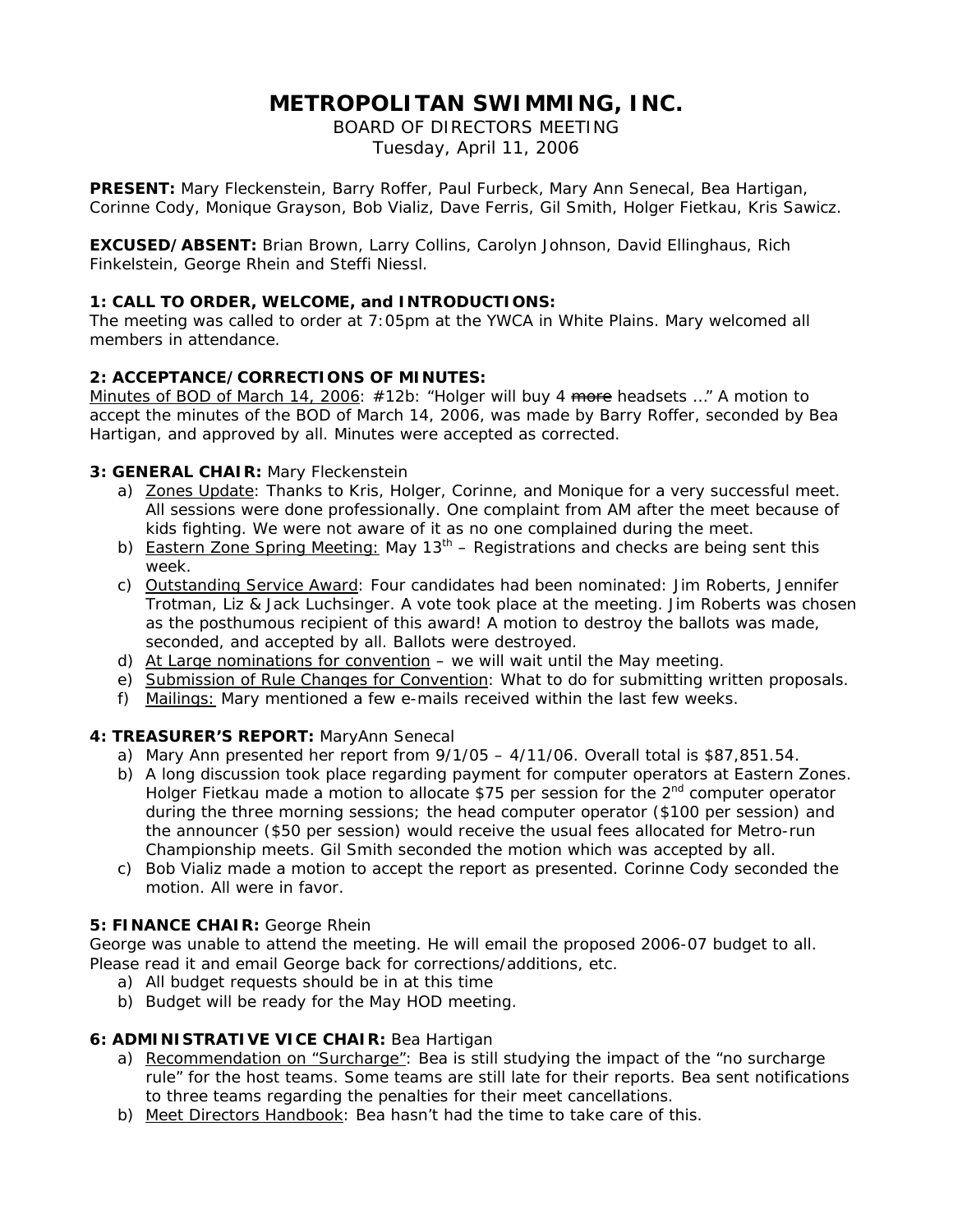- c) Athlete Rep. Resignation: Bea received Sophie Staskiewicz' letter of resignation as of March 2006.
- d) Meet Evaluation: Eastern Zone: Mary Illich approved the meet for N3 and gave John Ferrari of Maryland full approval to do the meet evaluation.

# **7: SENIOR CHAIR:** Dave Ferris

- a) Congratulations: to Julia Smit (Three Village Swim Club) for winning the 200 meter backstroke at Nationals in Federal Way, Washington.
- b) Senior Mets Long Course: Pool and time need to be set and qualifying time standards need to be posted on website.

# **8: AGE GROUP CHAIR: Paul Furbeck and Bob Vializ**

- a) Congratulations on a successful Eastern Zone Meet: Music at finals was great and all the athletes loved it. Is there a penalty for high school seniors that leave the meet early and for swimmers canceling a few days before the meet? Brian Skeats left Zones early and Hilary Roberts cancelled a few days before the meet. Discussion followed. Barry Roffer made a motion that once athletes accept to attend Zones, they must fulfill their obligation for the entire meet. If they decide not to attend or leave early, they will be barred from Zones for 2 years. Mary Ann Senecal seconded the motion. All were in favor.
- b) Recommendations to improve JO's:
	- a. Score the meet for all age groups and award a JO Team Champion
	- b. Work with TP to shorten the morning sessions and have the 10-unders swim in a timed finals pm session
	- c. Create more energy in finals with the use of a ready room and music.
- c) Age Group has established a committee: There are 17 members on the committee (must have four athletes). The committee will work on actively exchanging ideas on how to improve age group swimming.
- d) Request \$1000 for Age Group Development Program:
	- a. Plan will be finalized to present at May House of Delegates meeting
	- b. A reward system to recognize improvement and promote retention in the sport.
- e) Discussion on JO's and Zone Qual meet. How do some other LSC's choose their Zone team?

# **9: COACHES REPRESENTATIVE:** Gil Smith

Gil had nothing to report at this time.

The Huntington Y will do a fund raising activity on April 29<sup>th</sup> for the Flushing Y families that were affected by the tragic accident on their way to Y State.

# **10: ATHLETES' REPRESENTATIVES:** Steffi Niessl

Steffi was unable to attend the meeting but she gave her report:

- a) Zones: Zones went very well; team spirit was good; kids were exhausted by the last night. Would like to have a white sheet to decorate for the next Zone Meet. Also a megaphone and thunder sticks. Thinks a later curfew for the older swimmers would work well, giving more time to meet each other.
- b) Contract: Steffi is working on setting up a contract for athlete representatives should be ready in May

# 11: TECHNICAL PLANNING: David Ellinghaus

David was unable to attend. A technical planning meeting will be scheduled soon (at the end of April, beginning of May).

# **12: OFFICIALS CHAIR:** Holger Fietkau and Kris Sawicz

a) Joe Stetz Scholarship winners: Tiffany Bui (YMID) – Harvard; Natalia Festa (LIAC) – Harvard; Robert Frawley III (OWA) – Columbia; and Gregory Pfeiffer (FLY) - undecided. Congratulations to all four swimmers. Kris Sawicz made a motion to order plaques or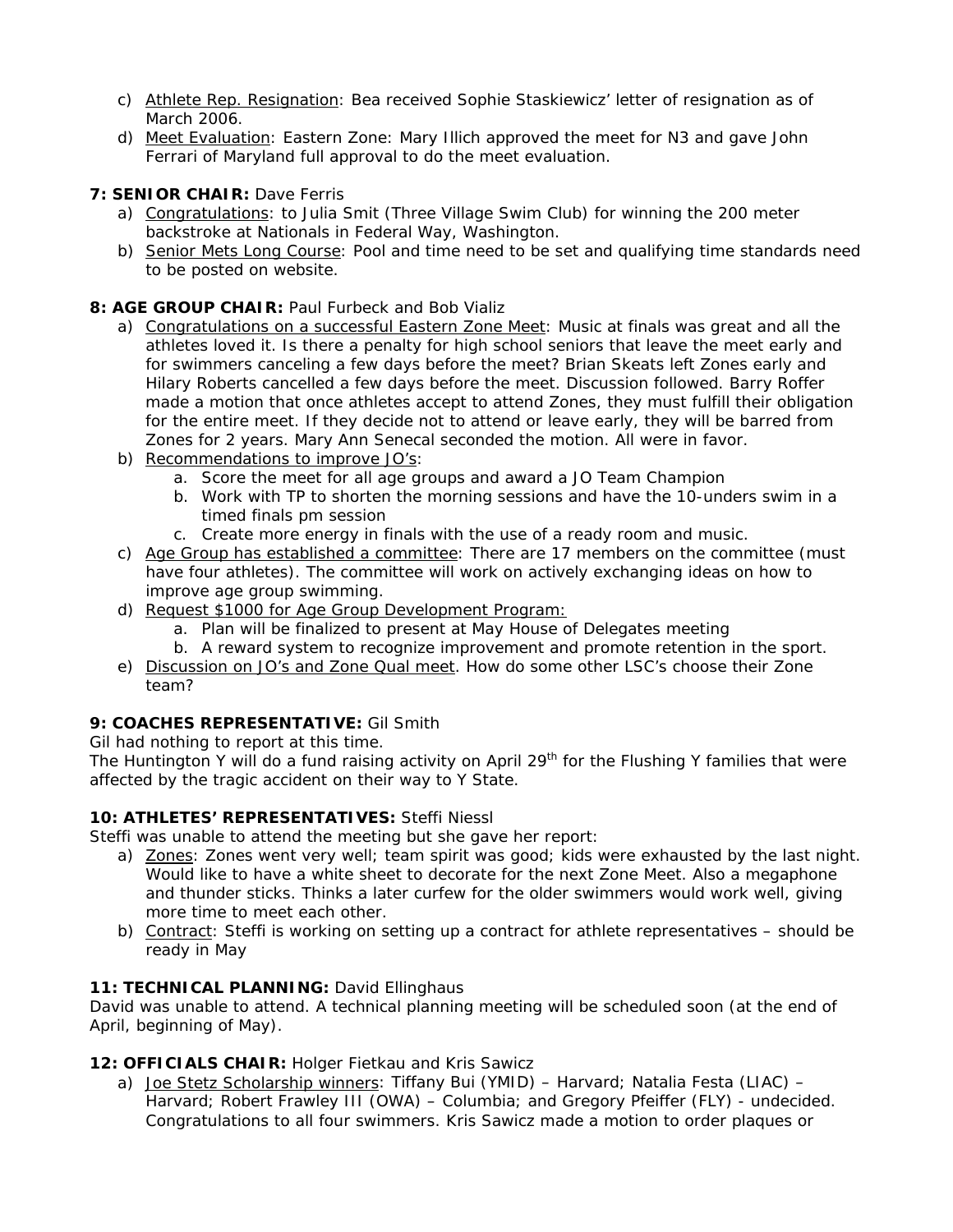frames to give the swimmers in addition to their monetary awards. Dave Ferris seconded the motion. All were in favor.

- b) Clinic in Colorado Springs: at the end of May 2006. Michael Panzarino (YMID) and Mike Gartman (NBS) will attend the Officials workshop. Checks for their registration were going to be sent to USA Swimming.
- c) Zones: Will prepare a list with names of Officials from all LSC's that worked at Zones.

# 13: **ZONE TEAM COORDINATOR:** Barry Roffer

Zones will be in Buffalo this summer. The Metro team will stay at the Holiday Inn on Delaware Avenue (same as last year).

# **14: REGISTRATION COORDINATOR:** Barry Roffer

- a) Reminder: It is the coaches' responsibility to send in course updates to the office to keep cards current.
- b) College swimmers must be registered in order to swim this summer. They can be attached to their team right away.
- c) Metro has over 7000 athletes.

# **15: NATIONAL TIMES VERIFICATION/TOP 16:** Monique Grayson / Mary Ann Senecal

- a) We only have a few names from the Age Group Championships meets still in the holding tank.
- b) Two National Age Group Records and three Metro Records were set at Zones. Many swimmers achieved Top 16 qualifying times.

# **16: WEB PAGE COORDINATOR:** Monique Grayson

- a) We used Real Time Results during Zones and it worked very well (Thanks to John Coombs for his help setting it all up at his end).
- b) Website is working well as a tool for all.

# 17: SAFETY COORDINATOR: Carolyn Johnson

Carolyn was unable to attend. There was nothing to report.

# **18: HALL OF FAME:** Len Galluzzi

- a) HOF Dinner will be held on Tuesday, May  $16<sup>th</sup>$  at Riccardo's Restaurant & Catering in Astoria, Queens.
- b) Announcement has been up on the website and invitations were mailed. Chuck Felice, Jessica Foschi and Mary Ann Senecal will be this year's inductees.
- c) Reservations for the dinner are due May 12, 2006

# **19: DISABILITIES COORDINATOR:** Corinne Cody

Two Metro swimmers with disabilities participated in the Eastern Zones. They were both very happy to represent Metro.

# **20: SWIM-A-THON:** Rich Finkelstein

There was nothing new to report.

# **21: OPEN WATER COORDINATOR**: Bea Hartigan

Bea received the first entry (Masters Swimmers) for Open Water Championships.

# **22: OUTREACH COORDINATORS:** Brian Brown and Larry Collins

Neither Brian nor Larry was able to attend.

#### **23: OLD BUSINESS:**

There was no Old Business at this time.